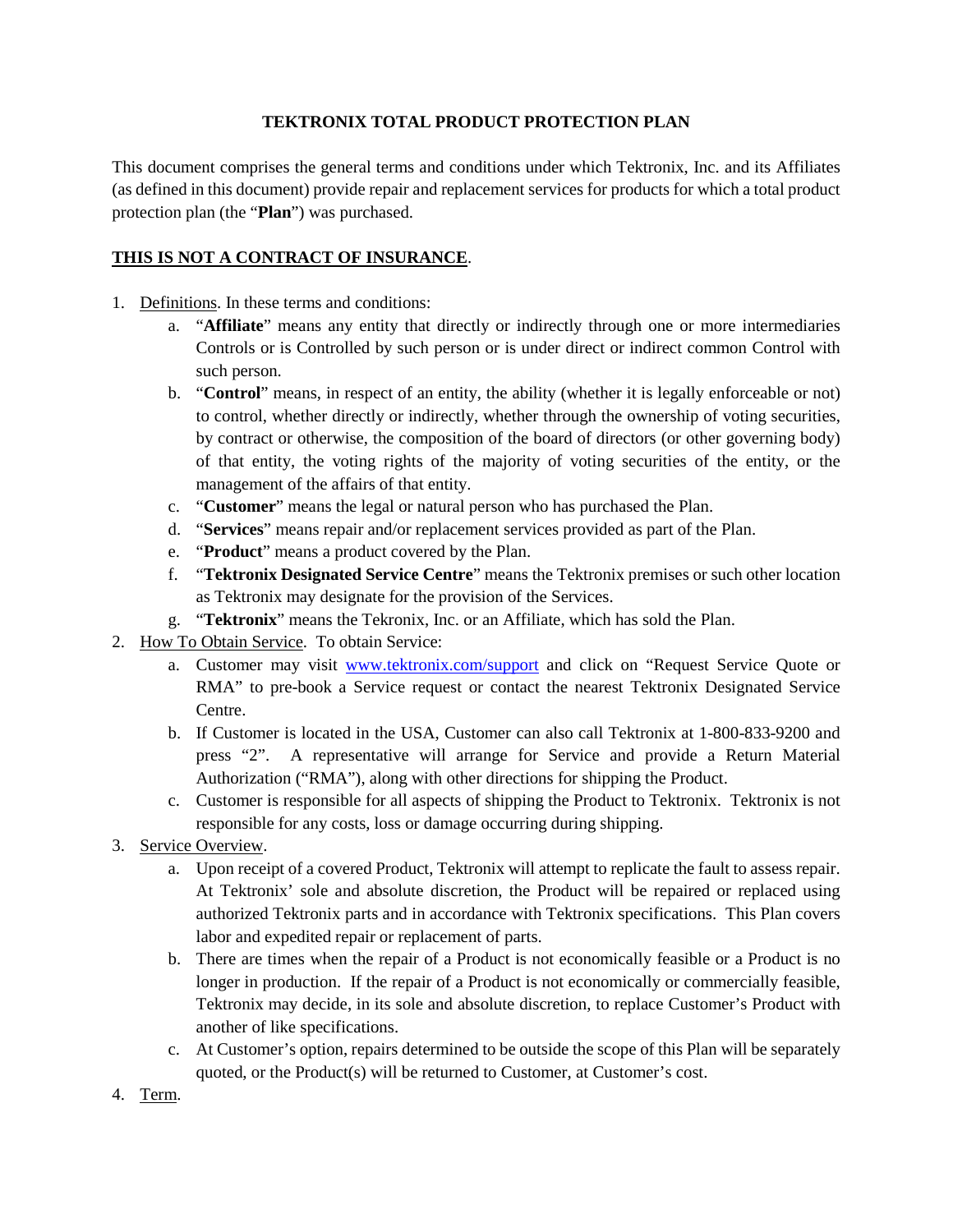- a. This Plan must be purchased within 30 days of the original purchase date of a covered Product.
- b. Coverage under this Plan shall be for 3 or 5 years (as specified in the confirmation issued for the Plan by Tektronix to Customer), calculated from the date of Product's original purchase by Customer (regardless of when this Plan was purchased by Customer).
- 5. What Is Covered.
	- a. Return shipping to the Customer by fastest shipment method possible.
	- b. For Product repairs subject to this Plan, case management by a single point of contact for status inquiries, resolution tracking and issue escalation.
	- c. Repair or replacement, as determined by Tektronix in its sole and absolute discretion, caused by reasonable wear, tear or damage associated with the Product's expected and intended use. Including damage or failure to connectors, screens, knobs, keypads, adaptors, buttons and plastics (other than cosmetic or paint blemishes), as well as damage caused by mechanical shock such as accidentally dropping a Product.
	- d. Replacement of damaged styluses, battery door covers, screen protectors, hand straps or clips that are included with a Product that is otherwise subject to repair under this Plan.
	- e. Damage caused by electrostatic discharge ("ESD") or electrical over stress ("EOS").
	- f. Preventative maintenance is covered under this Plan. Preventative maintenance does not include calibration, unless a calibration is a necessary part of a repair covered by this Plan.
	- g. Repaired Products will have a functional test performed before being cleaned, packaged and returned to the Customer.
- 6. What Is Not Covered.
	- a. Any product with a serial number that has been altered, missing or is otherwise unverifiable.
	- b. Any product outside the country it was originally purchased in, except as expressly authorized in writing by Tektronix. The European Union will be regarded as one country.
	- c. Damage caused by fire, theft, flood, chronic abuse, vandalism, chronic negligence, acts of God, acts of terrorism or war, civil unrest, earthquake, explosion or other damage that is customarily addressed under an insurance policy.
	- d. Damage from causes that are inconsistent with the Product's design or intended use.
	- e. Damage caused by repairs made by anyone other than Tektronix or its authorized service providers.
	- f. Repair and replacement after expiration of this Plan.
	- g. Software reinstallation, unless the repair requires a factory reset or software install to the latest factory version, and this is not excluded within the terms of this Plan.
	- h. Components, parts or accessories that can no longer be acquired on a commercially-reasonable basis, as determined by Tektronix.
	- i. Calibrations, unless required as part of a covered repair.
	- j. Damage caused by any type of shipping activity.
	- k. Damage caused by environmental or other factors beyond the Product's specifications including, but not limited to, improper storage, moisture, wind, dust, shock, pressure, reconfigurations not authorized by Tektronix, temperature or over-voltage ratings.
	- l. Any damage or failure not reported to Tektronix prior to the expiration of this Plan.
	- m. Loss of use of the Product caused by any delay in rendering Service, or any damages related to any loss of use of the Product.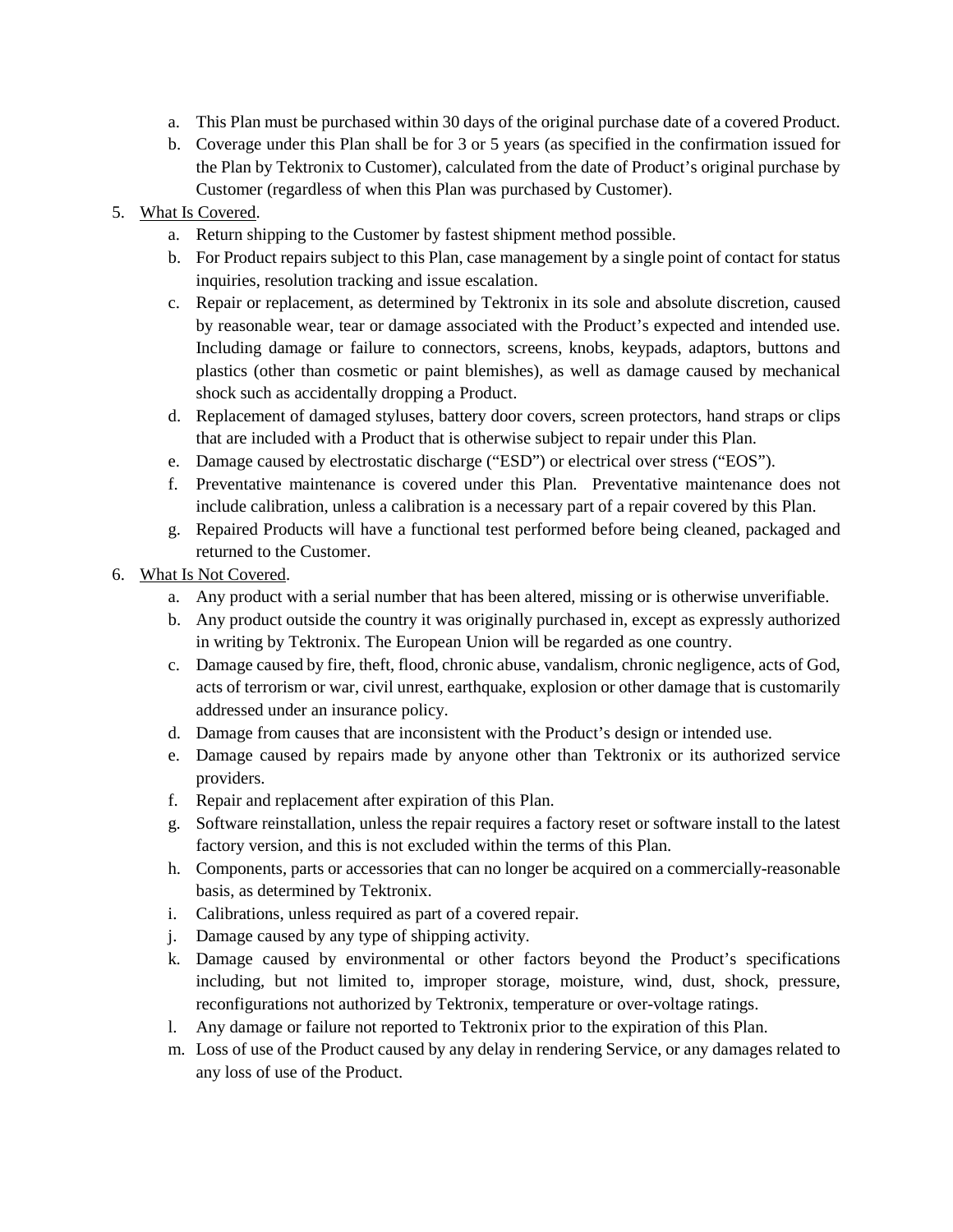- 7. Transfer Of This Plan. This Plan is personal to the original purchaser and cannot be transferred or otherwise assigned by law without the express written consent of Tektronix. Any such consent is at Tektronix' sole and absolute discretion, and may be withheld. Any attempted assignment without Tektronix' prior written consent shall be null, void and without any effect.
- 8. Cancelation & Refund. THIS PLAN CANNOT BE CANCELED BY CUSTOMER. ALL AMOUNTS PAID ARE NONREFUNDABLE.
	- a. Tektronix reserves the right to cancel this Plan at any time and without prior written notice for the following reasons:
		- i. Nonpayment of any amounts due under this Agreement;
		- ii. Fraud or negligent misrepresentation by Customer;
		- iii. Customer's substantial breach of duties, including chronic negligence or abuse of a covered Product;
		- iv. Repairs made to the Product by anyone other than Tektronix or one of its authorized service providers.
- 9. Renewal. Neither party is obligated to renew this Plan. Prices, terms, conditions and limitations may change if a renewal to this Plan is offered. By purchasing this Plan, Customer agrees that Customer may be called, sent information or otherwise contacted regarding renewals. No renewal shall be offered or possible if the renewal plan, if any, is not finalized within 30 days of this Plan's expiration.
- 10. Customer Promises And Assurances. The following are the responsibility of the Customer:
	- a. All calibrations, repairs or services not covered by this Plan.
	- b. Providing technical descriptions of any failures in order to aid in diagnostics and troubleshooting.
	- c. Providing timely responses to any reasonable requests from Tektronix related to this Plan.
	- d. Customer is responsible for all processes and safeguards required to store, preserve, restore and protect Customer's data. Tektronix is under no obligation to backup or restore any Customer data, and shall not be liable for any degradation, loss or corruption of any data.
- 11. Taxes. Customer shall be responsible for all sales, use and excise taxes, and any other similar taxes, duties and charges of any kind imposed by any governmental entity related to the repair or replacement of any Product under this Plan.
- 12. Warranty.
	- a. Tektronix warrants the repairs provided by Tektronix under this Plan will be performed in a workmanlike manner, and that all parts installed in the course of the Plan will be free from defects in materials and workmanship for a period of three (3) months from the date of Service. If any repair, or any new or reconditioned part installed in the course of repair, proves defective within the three (3) month warranty period, Tektronix will correct the defective work and replace the defective part, if applicable, without charge for parts and labor. Customer must notify Tektronix of the defect before the expiration of the three (3) month warranty period and make suitable arrangements for the performance of Service.
	- b. THIS WARRANTY IS IN LIEU OF ALL OTHER WARRANTIES, EXPRESS OR IMPLIED. TEKTRONIX, ITS AFFILIATES AND ITS VENDORS DISCLAIM ANY IMPLIED WARRANTIES, INCLUDING WITHOUT LIMITATION ANY IMPLIED WARRANTIES OF NON-INFRINGEMENT, TITLE, SATISFACTORY QUALITY, MERCHANTABILITY OR FITNESS FOR A PARTICULAR PURPOSE OR THEIR EQUIVALENTS IN ANY JURISDICTION.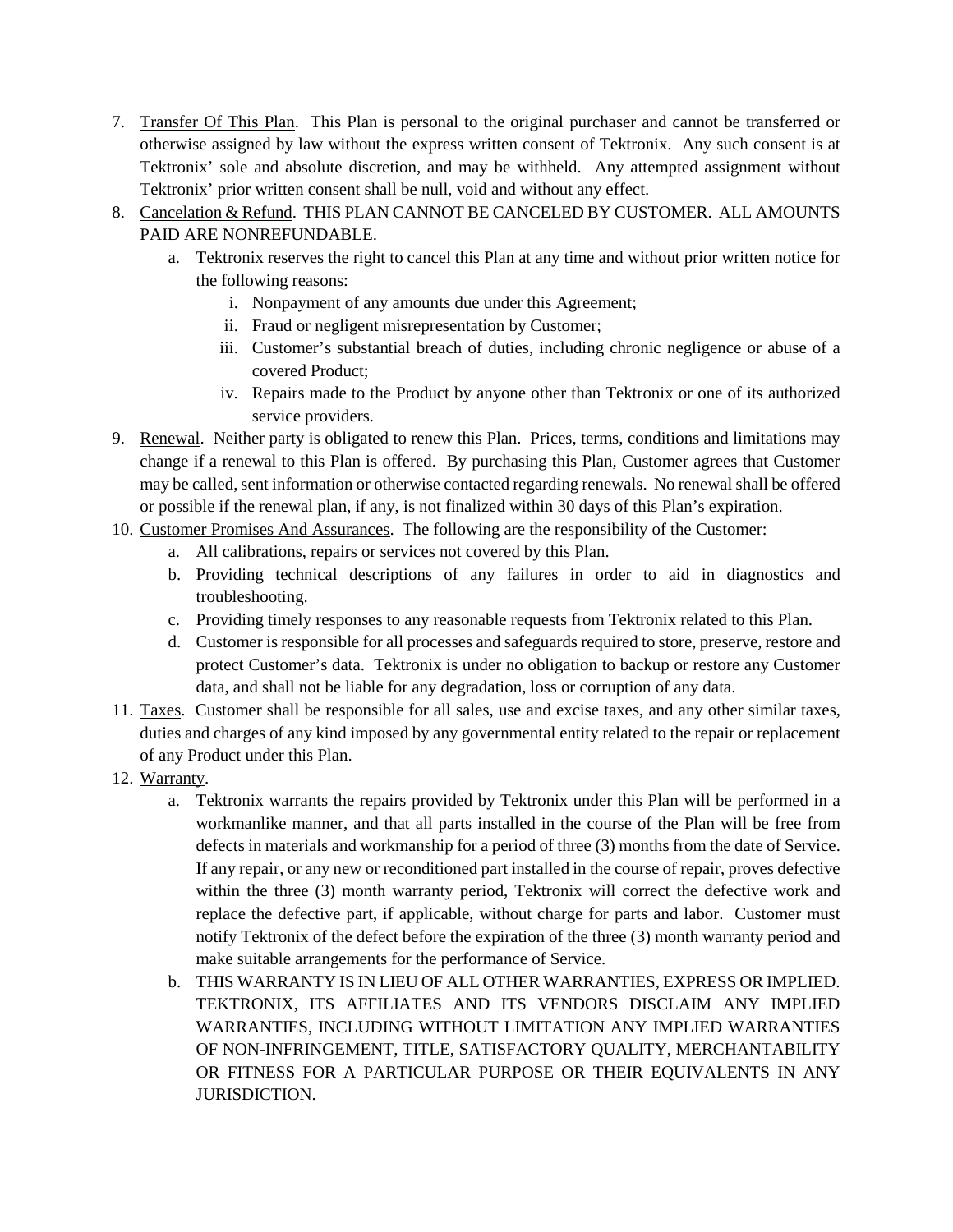- c. TEKTRONIX' RESPONSIBILITY TO CORRENT DEFECTIVE WORK AND/OR REPLACE DEFECTIVE PARTS IS CUSTOMER'S SOLE AND EXCLUSIVE REMEDY FOR BREACH OF THE WARRANTY RPOVIDING UNDER THIS PLAN.
- 13. Limitation Of Liability.
	- a. IN NO EVENT SHALL TEKTRONIX, ITS REPRESENTATIVES, AFFILIATES OR VENDORS BE LIABLE UNDER THIS PLAN TO CUSTOMER OR, ANY THIRD PARTY, FOR CONSEQUENTIAL, INDIRECT, INCIDENTAL, SPECIAL, EXEMPLARY, PUNITIVE OR ENHANCED DAMAGES, LOST PROFITS OR REVENUES, LOSS OF USE, LOST TIME, LOST DATA RESULTING FROM THE DAMAGE OR FAILURE OF A SERVICED PRODUCT OR FROM DELAYS IN SERVICING A PRODUCT, THE INABILITY TO RENDER SERVICE ON A PRODUCT OR DIMINUTION IN VALUE ARISING OUT OF, RELATING TO, AND/OR IN CONNECTION WITH ANY BREACH OF THIS PLAN, REGARDLESS OF (A) WHETHER SUCH DAMAGES WERE FORESEEABLE BY TEKTRONIX, (B) WHETHER OR NOT TEKTRONIX WAS ADVISED BY CUSTOMER OF THE POSSIBILITY OF SUCH DAMAGES AND (C) THE LEGAL OR EQUITABLE THEORY (CONTRACT, TORT OR OTHERWISE) UPON WHICH THE CLAIM IS BASED.
- 14. Force Majeure. Tektronix shall not be liable or responsible to Customer, nor be deemed to have defaulted or breached this Plan, for any failure or delay in fulfilling or performing any term of this Plan when and to the extent such failure or delay is caused by or results from acts or circumstances beyond the reasonable control of Tektronix including, without limitation, acts of God, flood, fire, earthquake, explosion, governmental actions, war, invasion or hostilities (whether war is declared or not), terrorist threats or acts, riot, or other civil unrest, national emergency, revolution, insurrection, epidemic, lockouts, strikes or other labor disputes (whether or not relating to either party's workforce), or restraints or delays affecting carriers or inability or delay in obtaining supplies of adequate or suitable materiel, breakdown of materials or telecommunication or power outage.
- 15. Use Of Reconditioned Material. Repaired or replaced Products may include materials that are reconditioned to like-new performance and functionality. Customer shall not be entitled to reject Products on the basis of the inclusion of reconditioned materials.
- 16. Order Of Precedence. In the event of a conflict between this Plan and the standard Tektronix warranty for the Product, the more favorable repair benefit to the Customer will prevail.
- 17. Waiver. The failure of either party to enforce any provision contained in this Plan shall not be construed as a waiver of such provision, or waiver of the right to enforce each and every provision, herein.
- 18. Governing Law. The rights and obligations of the parties hereunder shall be governed by and construed in accordance with the laws of the jurisdiction where Tektronix is legally constituted, without application of the United Nations Convention on Contracts for the International Sale of Goods.
- 19. Severability. If any term or provision of this Plan is invalid, illegal or unenforceable in any jurisdiction, such invalidity, illegality or unenforceability shall not affect any other term or provision of this Plan or invalidate or render unenforceable such term or provision in any other jurisdiction.
- 20. Amendment. No amendment or modification of this Plan shall be effective unless it is in writing, expressly identified as an amendment to this Plan and signed by an authorized representative of Tektronix. No distributor, reseller or channel partner can amend this Plan, and any such attempts are null, void and without any effect. This Plan shall not be modified or amended through any course of trade, course of performance or similar concept.